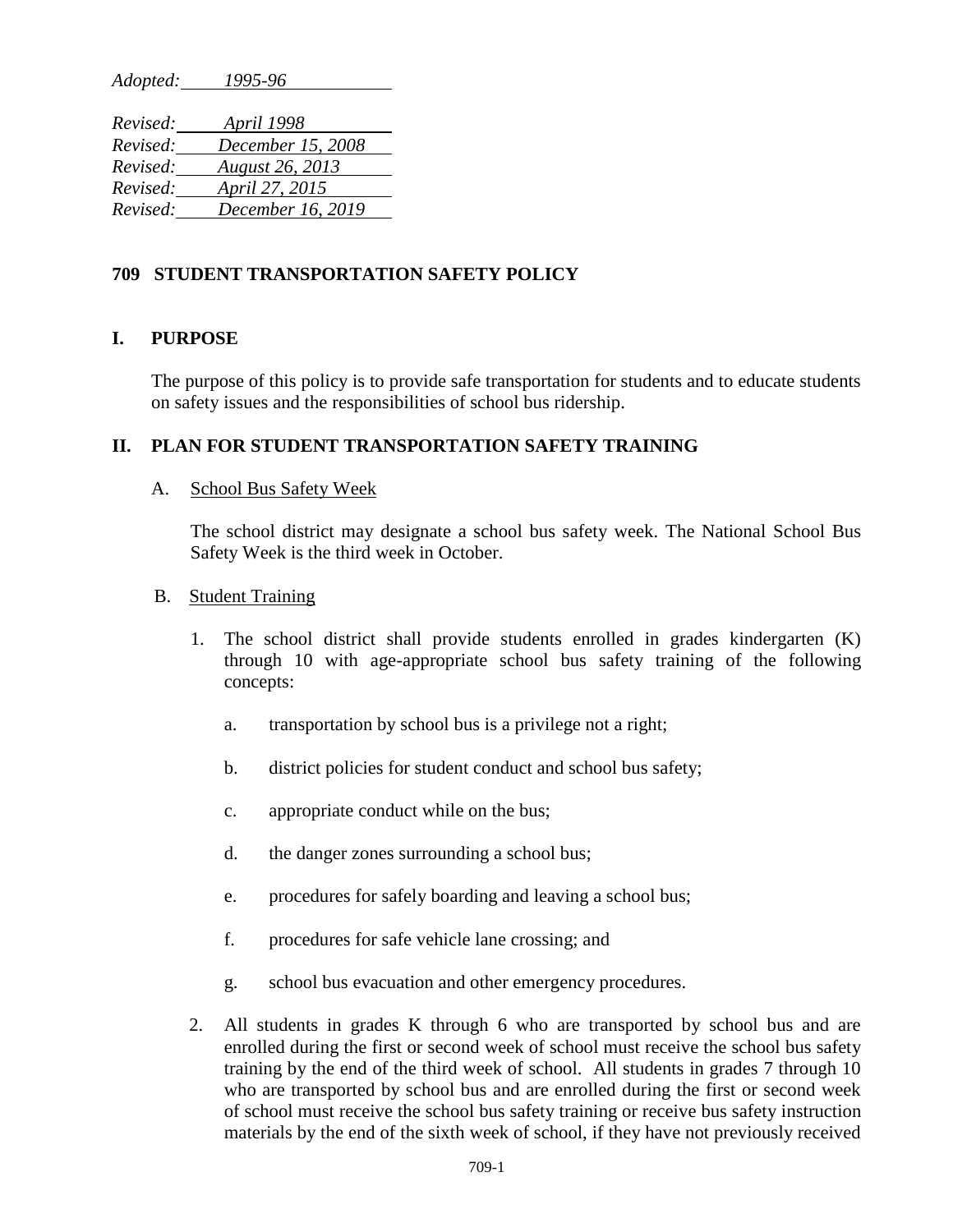school bus training. Students in grades K through 10 who enroll in a school after the second week of school, are transported by school bus, and have not received training in their previous school districts shall undergo school bus safety training or receive bus safety instructional materials within four weeks of their first day of attendance.

- 3. The school district and a nonpublic school with students transported by school bus at public expense must provide students enrolled in grades K through 3 school bus safety training twice during the school year.
- 4. Students taking driver's training instructional classes must receive training in the laws and proper procedures for operating a motor vehicle in the vicinity of a school bus as required by Minn. Stat. § 169.446, Subd. 2.
- 5. The school district and a nonpublic school with students transported by school bus at public expense must conduct a school bus evacuation drill at least once during the school year.
- 6. The school district will make reasonable accommodations in training for students known to speak English as a second language and students with disabilities.
- 7. The school district may provide kindergarten students with school bus safety training before the first day of school.
- 8. The school district may provide student safety education for bicycling and pedestrian safety for students in grades K through 5.
- 9. The school district shall adopt and make available for public review a curriculum for transportation safety education.
- 10. Nonpublic school students transported by the school district will receive school bus safety training by their nonpublic school. The nonpublic schools may use the school district's school transportation safety education curriculum. Upon request by the school district superintendent, the nonpublic school must certify to the school district's school transportation safety director that all students enrolled in grades K through 10 have received the appropriate training.

## **III. CONDUCT ON SCHOOL BUSES AND CONSEQUENCES FOR MISBEHAVIOR**

- A. Riding the school bus is a privilege, not a right. The school district's general student behavior rules are in effect for all students on school buses, including nonpublic and charter school students.
- B. Consequences for school bus/bus stop misconduct will be imposed by the school district under adopted administrative discipline procedures. In addition, all school bus/bus stop misconduct will be reported to the district's transportation safety director. Serious misconduct may be reported to local law enforcement.
	- 1. School Bus and Bus Stop Rules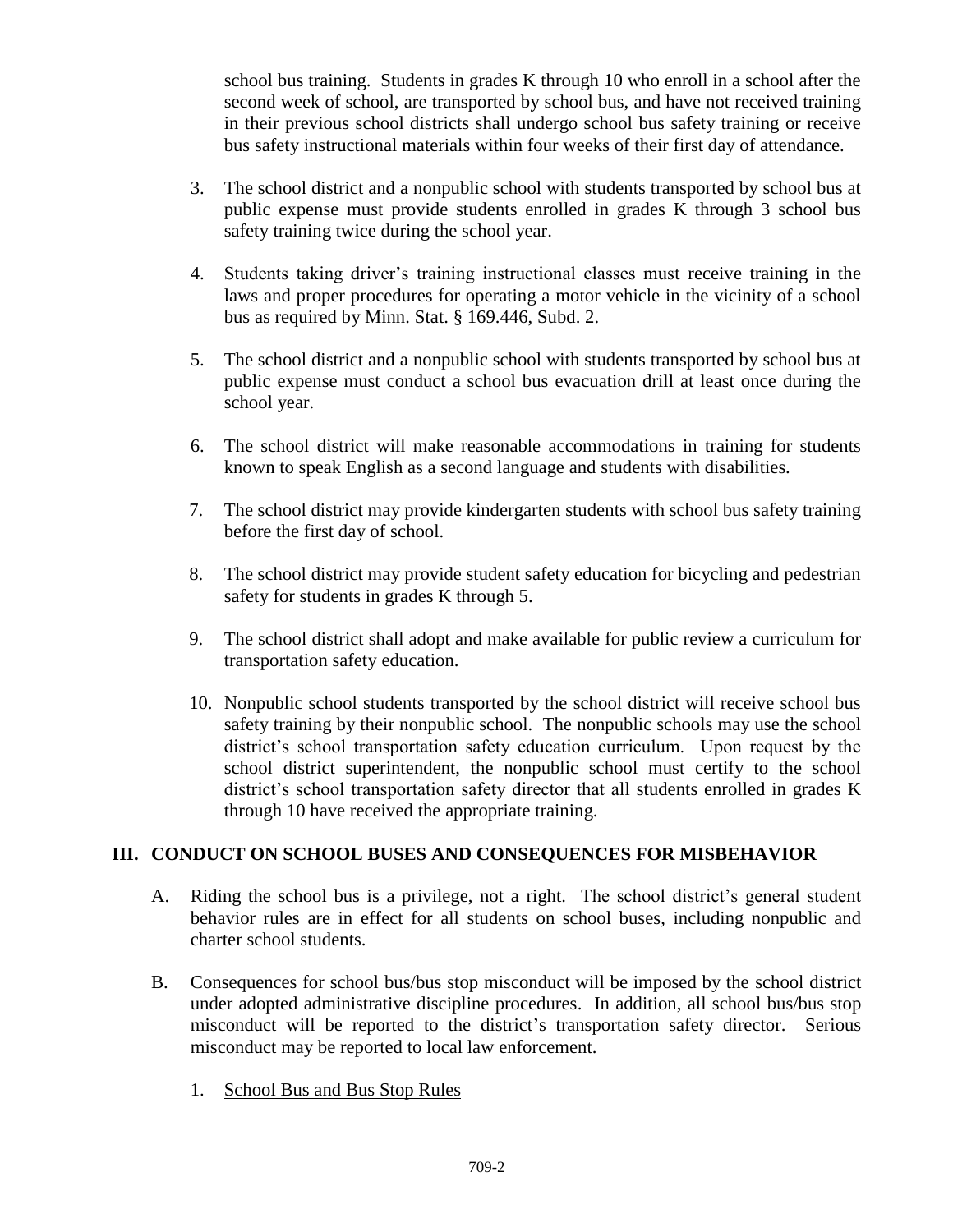The school district school bus safety rules are to be posted on every bus. If these rules are broken, the school district's discipline procedures are to be followed. In most circumstances, consequences are progressive and may include suspension of bus privileges. It is the school bus driver's responsibility to report unacceptable behavior to the school district's Transportation Office/School Office.

- 2. Rules at the Bus Stop
	- a. Get to your bus stop 10 minutes before your scheduled pick up time. The school bus driver will not wait for late students.
	- b. Respect the property of others while waiting at your bus stop.
	- c. Keep your arms, legs and belongings to yourself.
	- d. Use appropriate language.
	- e. Stay away from the street, road or highway when waiting for the bus.
	- f. Wait until the bus stops before approaching the bus.
	- g. After getting off the bus, move away from the bus.
	- h. If you must cross the street, always cross in front of the bus where the driver can see you. Wait for the driver to signal to you before crossing the street.
	- i. No fighting, harassment, intimidation or horseplay.
	- j. No use of alcohol, tobacco, or drugs.
- 3. Rules on the Bus
	- a. Immediately follow the directions of the driver.
	- b. Sit in your seat facing forward.
	- b. Talk quietly and use appropriate language.
	- c. Keep all parts of your body inside the bus.
	- d. Keep your arms, legs and belongings to yourself.
	- e. No fighting, harassment, intimidation or horseplay.
	- f. Do not throw any object.
	- g. No eating, drinking, or use of alcohol, tobacco, or drugs.
	- h. Do not bring any weapons or dangerous objects on the school bus.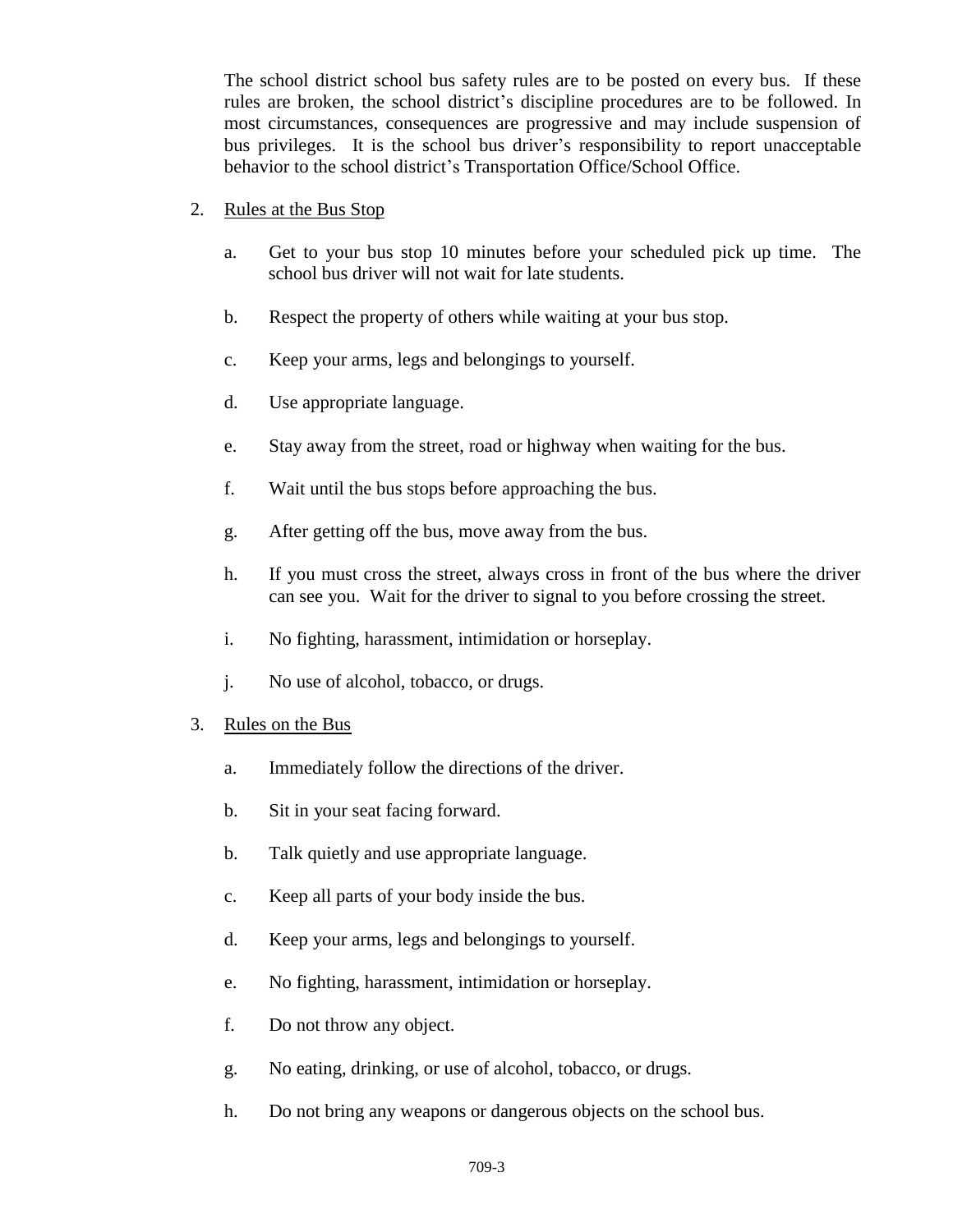- j. Do not damage the school bus.
- 4. Consequences
	- a. Consequences for school bus/bus stop misconduct will apply to all regular and late routes. Decisions regarding a student's ability to ride the bus in connection with co-curricular and extra-curricular events (for example, field trips or competitions) will be in the sole discretion of the school district. Parents or guardians will be notified of any suspension of bus privileges.
	- (1) Elementary (K-6)

| 1st offense— | warning                                                                                                                             |
|--------------|-------------------------------------------------------------------------------------------------------------------------------------|
| 2nd offense— | 3 school-day suspension from riding the bus                                                                                         |
| 3rd offense— | 5 school-day suspension from riding the bus                                                                                         |
| 4th offense— | 10 school-day suspension from riding the bus/meeting                                                                                |
|              | with parent                                                                                                                         |
|              | Further offenses — individually considered. Students may be suspended for<br>longer periods of time, including the remainder of the |
|              | school year.                                                                                                                        |

NOTE: When a student goes 60 calendar days without a report, the student's consequences may start over at the first offense.

(2) Secondary (7-12)

| 1st offense— | warning                                                |
|--------------|--------------------------------------------------------|
| 2nd offense— | 5 school-day suspension from riding the bus            |
| 3rd offense— | 10 school-day suspension from riding the bus           |
| 4th offense— | 20 school-day suspension from riding the bus/meeting   |
|              | with parent                                            |
| 5th offense— | suspended from riding the bus for the remainder of the |
|              | school year                                            |

NOTE: When a student goes 60 calendar days without a report, the student's consequences may start over at the first offense.

(3) Other Discipline

Based on the severity of a student's conduct, more serious consequences may be imposed at any time. Depending on the nature of the offense, consequences such as suspension or expulsion from school may also result from school bus/bus stop misconduct.

(4) Records

Records of school bus/bus stop misconduct will be forwarded to the individual school building and will be retained in the same manner as other student discipline records. Reports of student misbehavior on a school bus or in a bus-loading or unloading area that are reasonably believed to cause an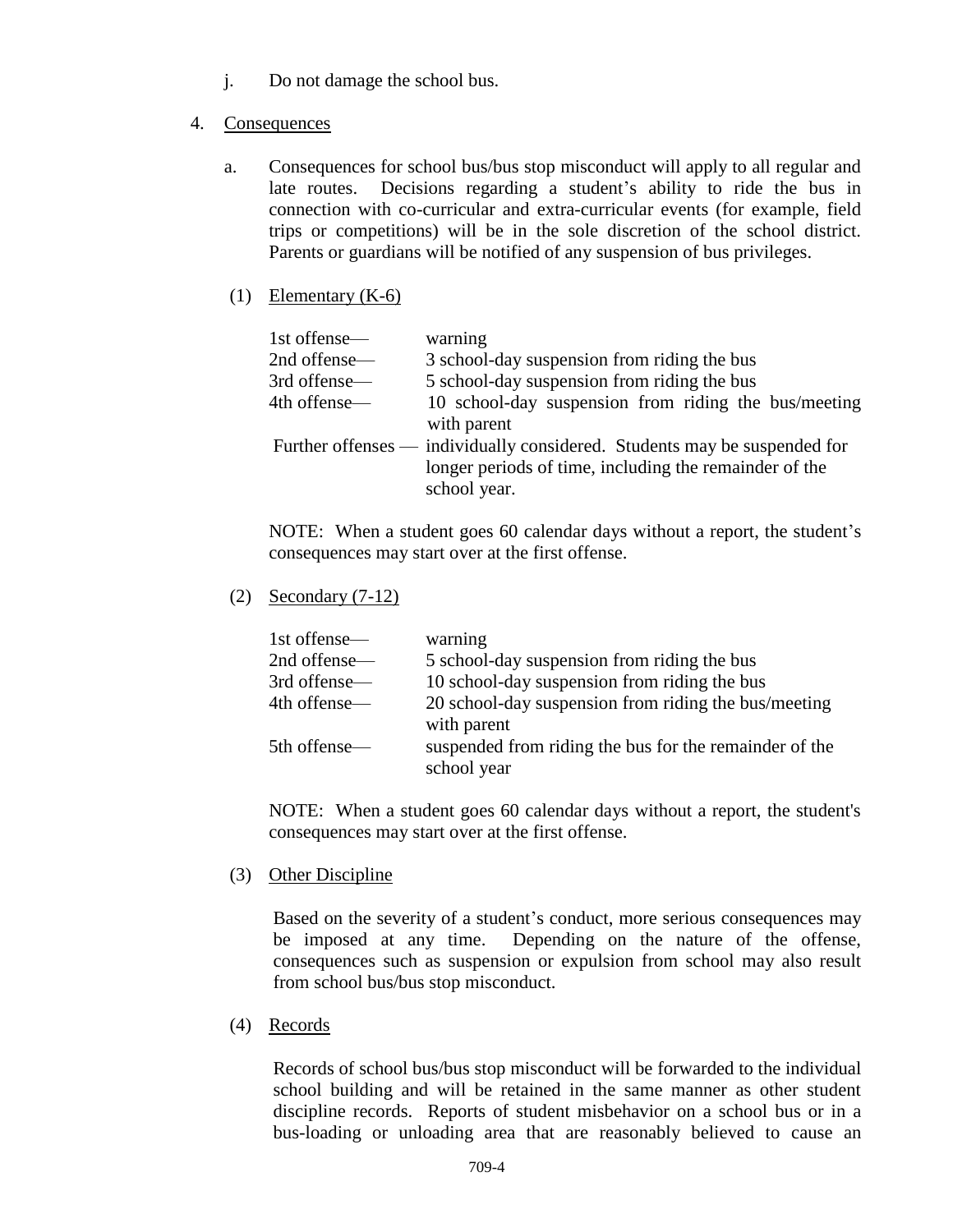immediate and substantial danger to the student or surrounding persons or property shall be provided by the school district to local law enforcement and the Department of Public Safety in accordance with state and federal law.

### (5) Vandalism/Bus Damage

Students damaging school buses will be responsible for the damages. Failure to pay such damages (or make arrangements to pay) within two weeks may result in the loss of bus privileges until damages are paid.

(6) Notice

School bus and bus stop rules and consequences for violations of these rules will be reviewed with students annually and copies of these rules will be made available to students. School bus rules are to be posted on each school bus.

(7) Criminal Conduct

In cases involving criminal conduct (for example, assault, weapons, possession or vandalism), the appropriate school district personnel and local law enforcement officials will be informed.

## **IV. PARENT AND GUARDIAN INVOLVEMENT**

A. Parent and Guardian Notification

The school district school bus and bus stop rules will be provided to each family. Parents and guardians are asked to review the rules with their children.

#### B. Parent/Guardian Responsibilities for Transportation Safety

Parents/Guardians are responsible to:

- 1. Become familiar with school district rules and policies, regulations, and the principles of school bus safety, and thoroughly review them with their children;
- 2. Support safe riding and walking practices, and recognize that students are responsible for their actions;
- 3. Communicate safety concerns to school administrators.
- 4. Monitor bus stops, if possible.
- 3. Have their children to the bus stop 10 minutes before the bus arrives;
- 4. Have their children properly dressed for the weather;
- 5. Have a plan in case the bus is late.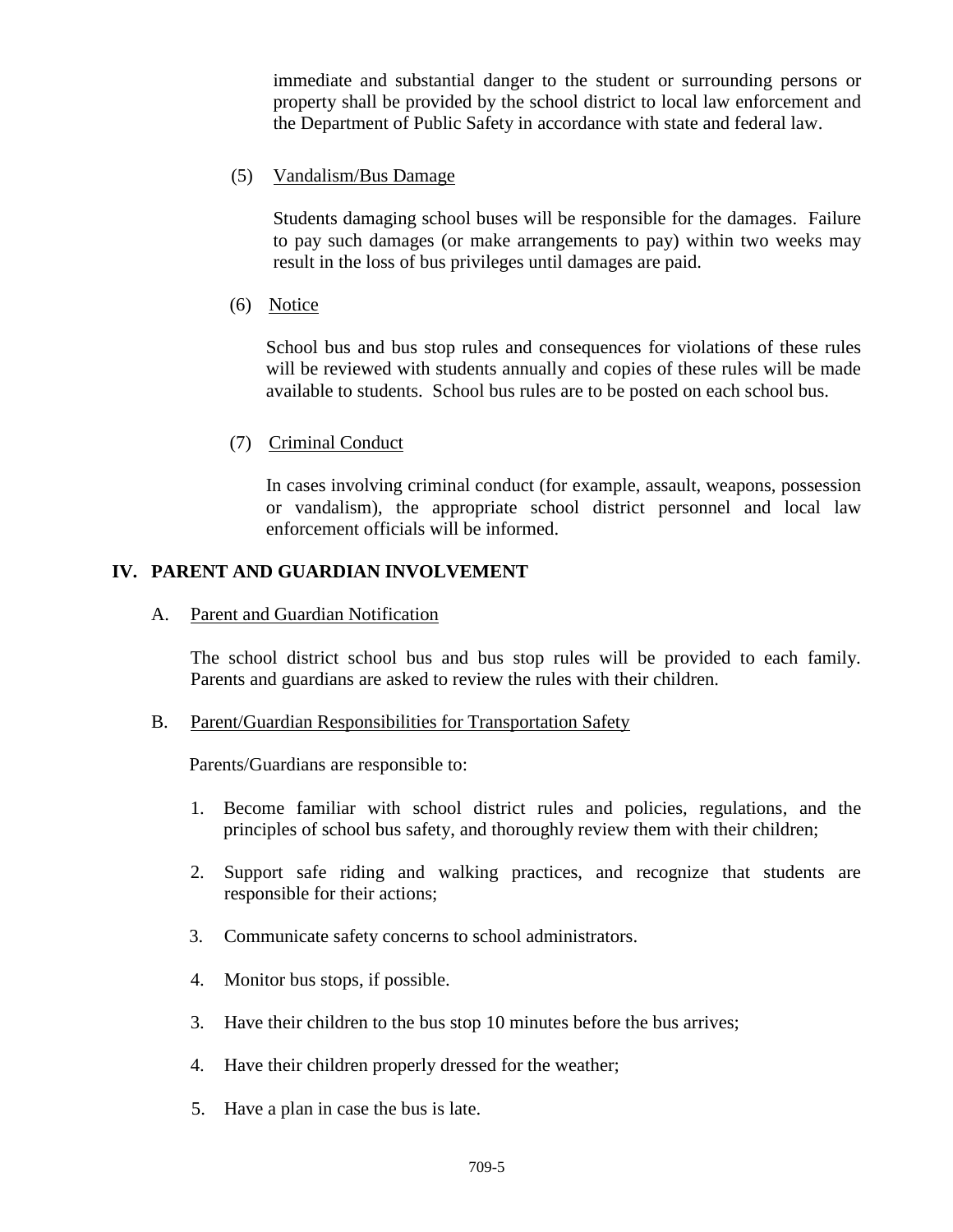## **V. SCHOOL BUS DRIVER DUTIES AND RESPONSIBILITIES**

- A. School bus drivers shall have a valid Class A, B, or C Minnesota driver's license with a school bus endorsement. A person possessing a valid driver's license, without a school bus endorsement, may drive a type III vehicle set forth in Sections VII.B. and VII.C., below. Drivers with a valid Class D driver's license, without a school bus endorsement, may operate a "type A-I" school bus as set forth in Section VII.D., below.
- B. The school district shall conduct mandatory drug and alcohol testing of all school district bus drivers and bus driver applicants in accordance with state and federal law and school district policy.
- C. A school bus driver, with the exception of a driver operating a type A-1 school bus or type III vehicle, who has a commercial driver's license and who is convicted of a criminal offense, a serious traffic violation, or of violating any other state or local law relating to motor vehicle traffic control, other than a parking violation, in any type of motor vehicle in a state or jurisdiction other than Minnesota, shall notify the Minnesota Division of Driver and Vehicle Services (Division) of the conviction within 30 days of the conviction. For purposes of this paragraph, a "serious traffic violation" means a conviction of any of the following offenses:
	- 1. excessive speeding, involving any single offense for any speed of 15 miles per hour or more above the posted speed limit;
	- 2. reckless driving;
	- 3. improper or erratic traffic lane changes;
	- 4. following the vehicle ahead too closely;
	- 5. a violation of state or local law, relating to motor vehicle traffic control, arising in connection with a fatal accident;
	- 6. driving a commercial vehicle without obtaining a commercial driver's license or without having a commercial driver's license in the driver's possession.
- D. A school bus driver, with the exception of a driver operating a type A-1 school bus or type III vehicle, who has a commercial driver's license and who is convicted of violating, in any type of motor vehicle, a Minnesota state or local law relating to motor vehicle traffic control, other than a parking violation, shall notify the person's employer of the conviction within 30 days of conviction. The notification shall be in writing and shall contain all the information set forth in Attachment A accompanying this policy.
- E. A school bus driver, with the exception of a driver operating a type A-1 school bus, who has a Minnesota commercial driver's license suspended, revoked, or cancelled by the state of Minnesota or any other state or jurisdiction and who loses the right to operate a commercial vehicle for any period or who is disqualified from operating a commercial motor vehicle for any period shall notify the person's employer of the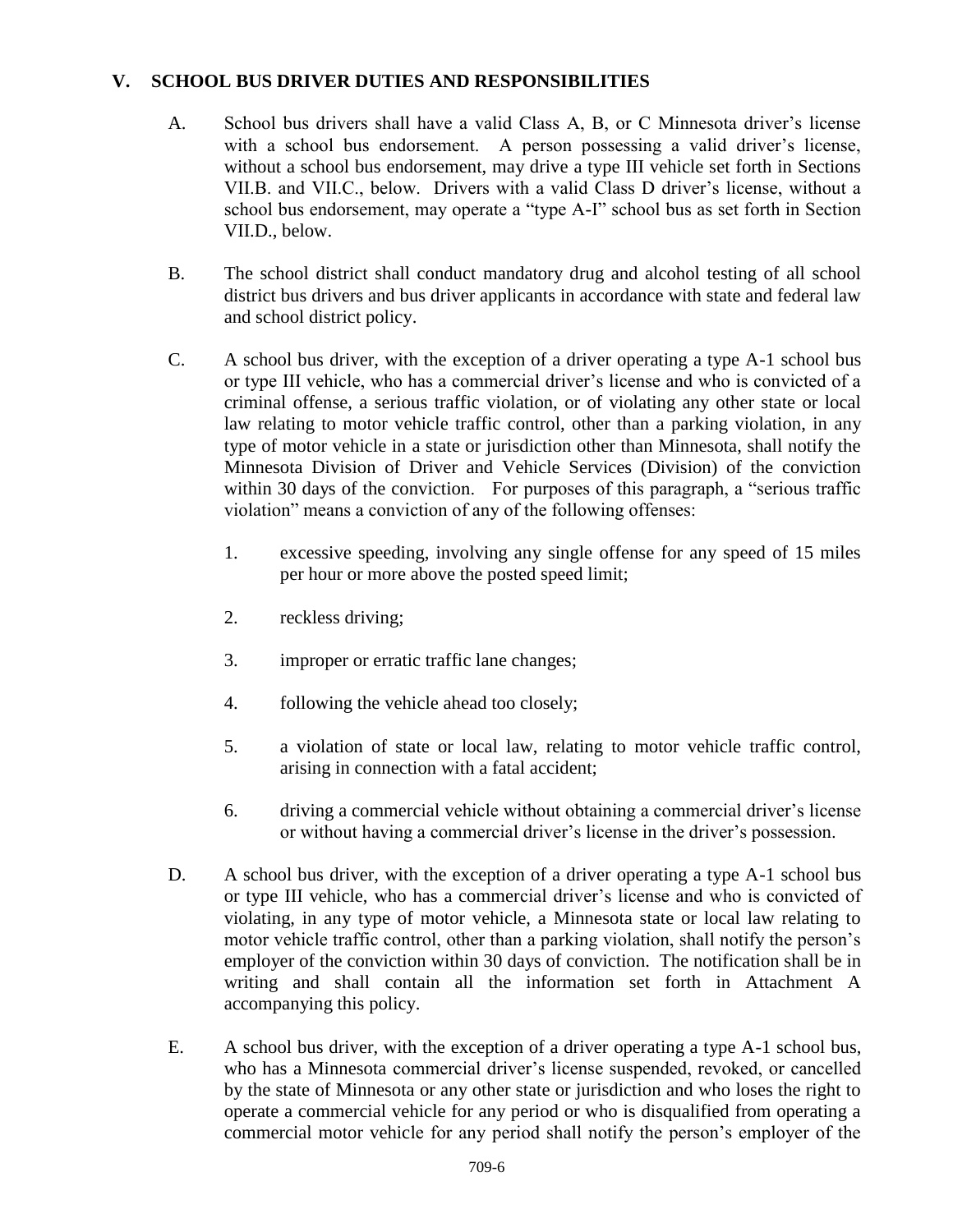suspension, revocation, cancellation, lost privilege, or disqualification. Such notification shall be made before the end of the business day following the day the employee received notice of the suspension, revocation, cancellation, lost privilege, or disqualification. The notification shall be in writing and shall contain all the information set forth in Attachment B accompanying this policy.

F. A person who operates a type III vehicle and who sustains a conviction as described in Section VII.C.1.g. (i.e., driving while impaired offenses), VII.C.1.h. (i.e., felony, controlled substance, criminal sexual conduct offenses, or offenses for surreptitious observation, indecent exposure, use of minor in a sexual performance, or possession of child pornography or display of pornography to a minor), or VII.C.1.i. (multiple moving violations) while employed by the entity that owns, leases, or contracts for the school bus, shall report the conviction to the person's employer within 10 days of the date of the conviction. The notification shall be in writing and shall contain all the information set forth in Attachment C accompanying this policy. This provision does not apply to a school district employee whose normal duties do not include operating a type III vehicle.

# **VI. SCHOOL BUS DRIVER TRAINING**

- A. Training
	- 1. All new school bus drivers shall be provided with pre-service training, including in-vehicle (actual driving) instruction, before transporting students and shall meet the competency testing specified in the Minnesota Department of Public Safety Model School Bus Driver Training Manual. All school bus drivers shall receive in-service training annually. For purposes of this section, "annually" means at least once every 380 days from the initial or previous evaluation and at least once every 380 days from the initial or previous license verification. The school district shall retain on file an annual individual school bus driver "evaluation certification" form for each school district driver as contained in the Model School Bus Driver Training Manual.
	- 2. All bus drivers operating a type III vehicle will be provided with annual training and certification as set forth in Section VII.C.1.b., below, by either the school district or the entity from whom such services are contracted by the school district.
- B. Evaluation

School bus drivers with a Class D license will be evaluated annually and all other bus drivers will be assessed periodically for the following competencies:

- 1. Safely operate the type of school bus the driver will be driving;
- 2. Understand student behavior, including issues relating to students with disabilities;
- 3. Ensure orderly conduct of students on the bus and handling incidents of misconduct appropriately;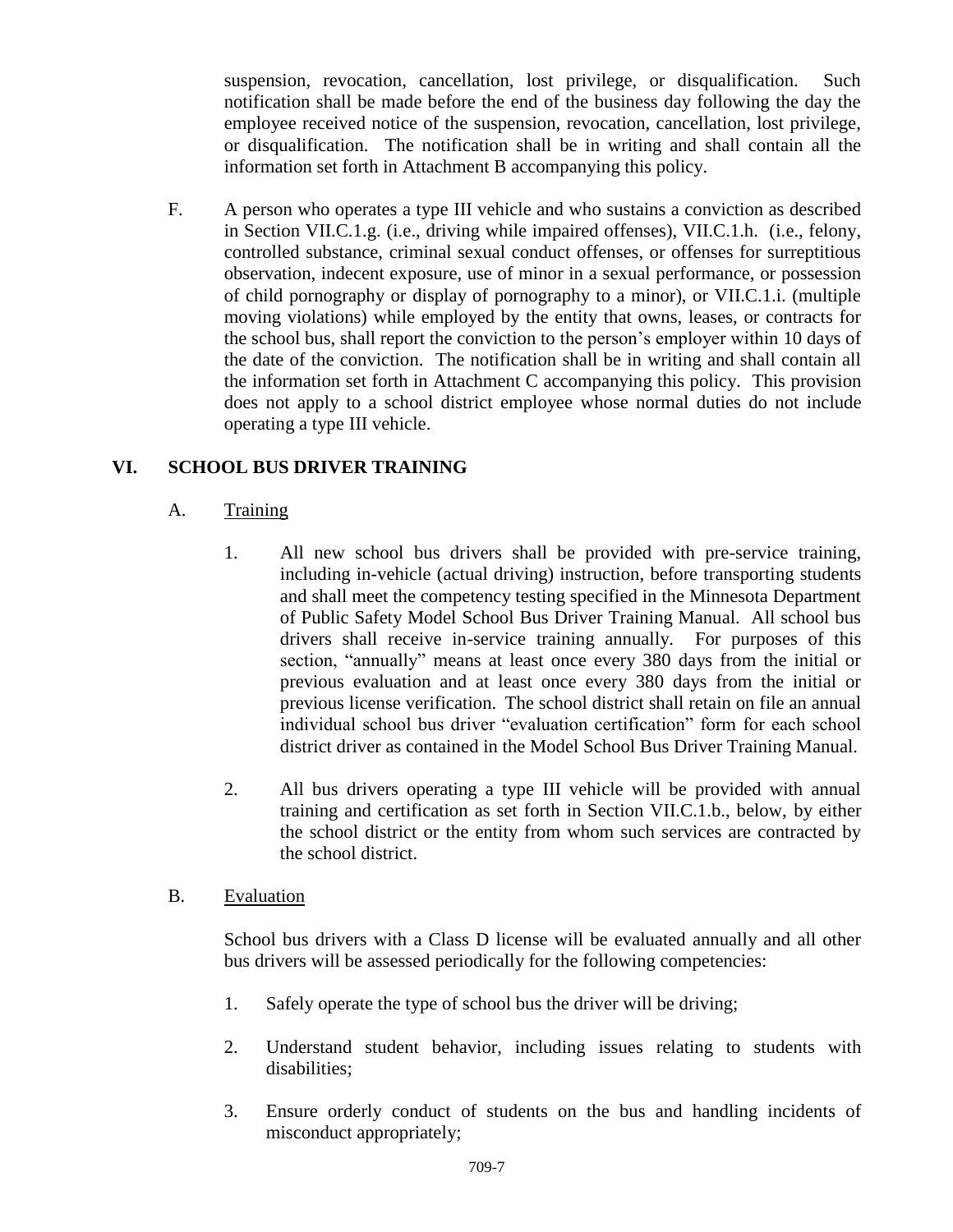- 4. Know and understand relevant laws, rules of the road, and local school bus safety policies;
- 5. Handle emergency situations; and
- 6. Safely load and unload students.

The evaluation must include completion of an individual "school bus driver evaluation form" (road test evaluation) as contained in the Model School Bus Driver Training Manual.

# **VII. OPERATING RULES AND PROCEDURES**

- A. General Operating Rules
	- 1. School buses shall be operated in accordance with state traffic and school bus safety laws and the procedures contained in the Minnesota Department of Public Safety Model School Bus Driver Training Manual.
	- 2. Only students assigned to the school bus by the district shall be transported. The number of students or other authorized passengers transported in a school bus shall not be more than the legal capacity for the bus. No person shall be allowed to stand when the bus is in motion.
	- 3. The parent/guardian may designate, pursuant to school district policy, a day care facility, respite care facility, the residence of a relative, or the residence of a person chosen by the parent or guardian as the address of the student for transportation purposes. The address must be in the attendance area of the assigned school and meet all other eligibility requirements.
	- 4. Bus drivers must minimize, to the extent practical, the idling of school bus engines and exposure of children to diesel exhaust fumes.
	- 5. To the extent practical, the school district will designate school bus loading/unloading zones at a sufficient distance from school air-intake systems to avoid diesel fumes from being drawn into the systems.
	- 6. A bus driver may not operate a school bus while communicating over, or otherwise operating, a cellular phone for personal reasons, whether hand-held or hands free, when the vehicle is in motion or a part of traffic. For purposes of this paragraph, "school bus" has the meaning given in Minn. Stat. § 169.011, Subd. 71. In addition, "school bus" also includes type III vehicles when driven by employees or agents of the school district. "Cellular phone" means a cellular, analog, wireless, or digital telephone capable of sending or receiving telephone or text messages without an access line for service.
- B. Type III Vehicles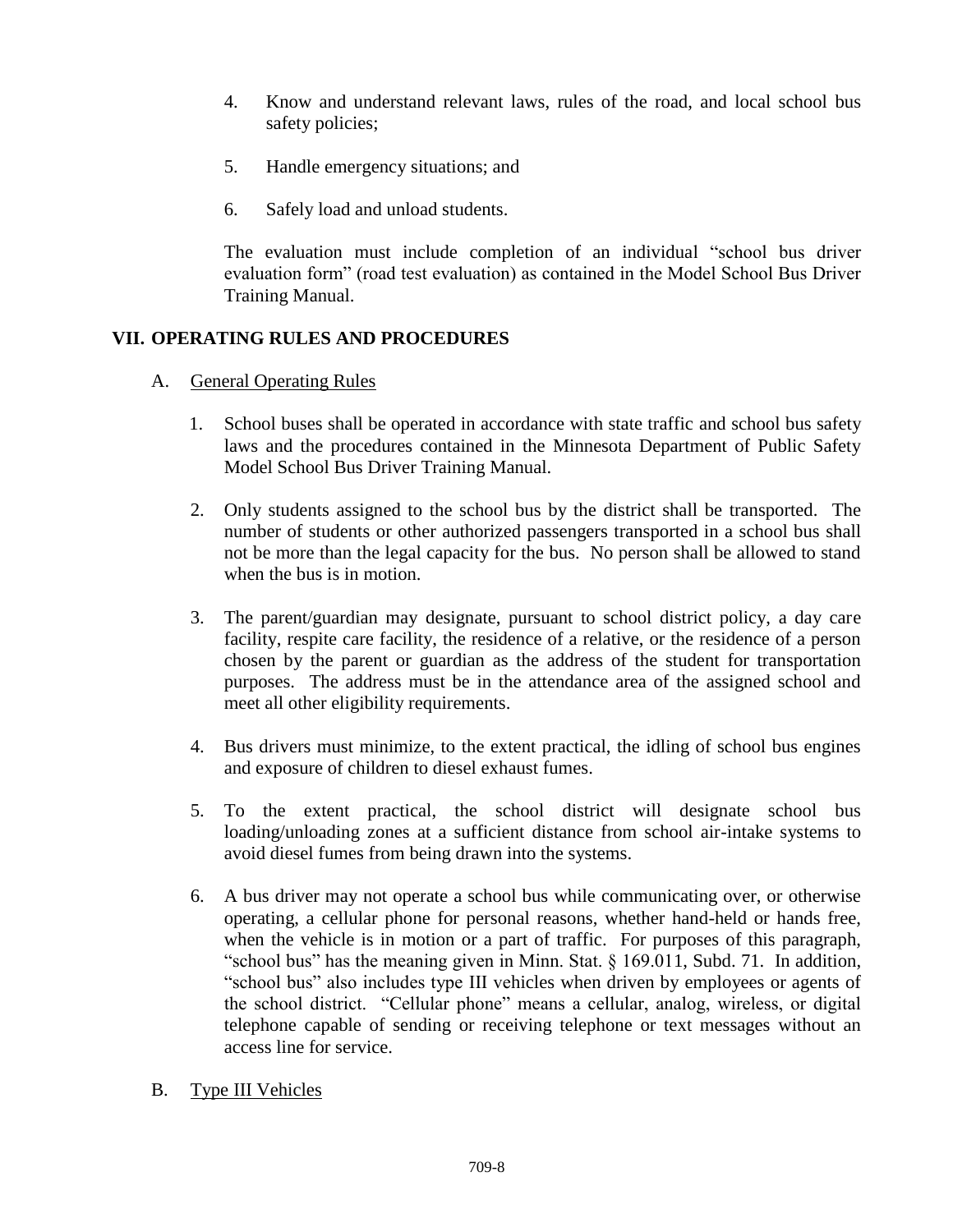- 1. Type III vehicles are restricted to passenger cars, station wagons, vans, and buses having a maximum manufacturer's rated seating capacity of 10 or fewer people including the driver and a gross vehicle weight rating of 10,000 pounds or less. A van or bus converted to a seating capacity of 10 or fewer and placed in service on or after August 1, 1999, must have been originally manufactured to comply with the passenger safety standards.
- 2. Type III vehicles must be painted a color other than national school bus yellow.
- 3. Type III vehicles shall be state inspected in accordance with legal requirements.
- 4. A type III vehicle cannot be older than 12 years old unless excepted by state and federal law.
- 5. If a type III vehicle is school district owned, the school district name will be clearly marked on the side of the vehicle. The type III vehicle must not have the words "school bus" in any location on the exterior of the vehicle or in any interior location visible to a motorist.
- 6. A "type III vehicle" must not be outwardly equipped and identified as a type A, B, C, or D bus.
- 7. Eight-lamp warning systems and stop arms must not be installed or used on type III vehicles.
- 8. Type III vehicles must be equipped with mirrors as required by law.
- 9. Any type III vehicle may not stop traffic and may not load or unload before making a complete stop and disengaging gears by shifting into neutral or park. Any type III vehicle used to transport students must not load or unload so that a student has to cross the road, except where not possible or impractical, then the driver or assistant must escort a student across the road. If the driver escorts the student across the road, then the motor must be stopped, the ignition key removed, the brakes set, and the vehicle otherwise rendered immobile.
- 10. Any type III vehicle used to transport students must carry emergency equipment including:
	- a. Fire extinguisher. A minimum of one 10BC rated dry chemical type fire extinguisher is required. The extinguisher must be mounted in a bracket, and must be located in the driver's compartment and be readily accessible to the driver and passengers. A pressure indicator is required and must be easily read without removing the extinguisher from its mounted position.
	- b. First aid kit and body fluids cleanup kit. A minimum of a 10-unit first aid kit and a body fluids cleanup kit is required. They must be contained in removable, moisture- and dust-proof containers mounted in an accessible place within the driver's compartment and must be marked to indicate their identity and location.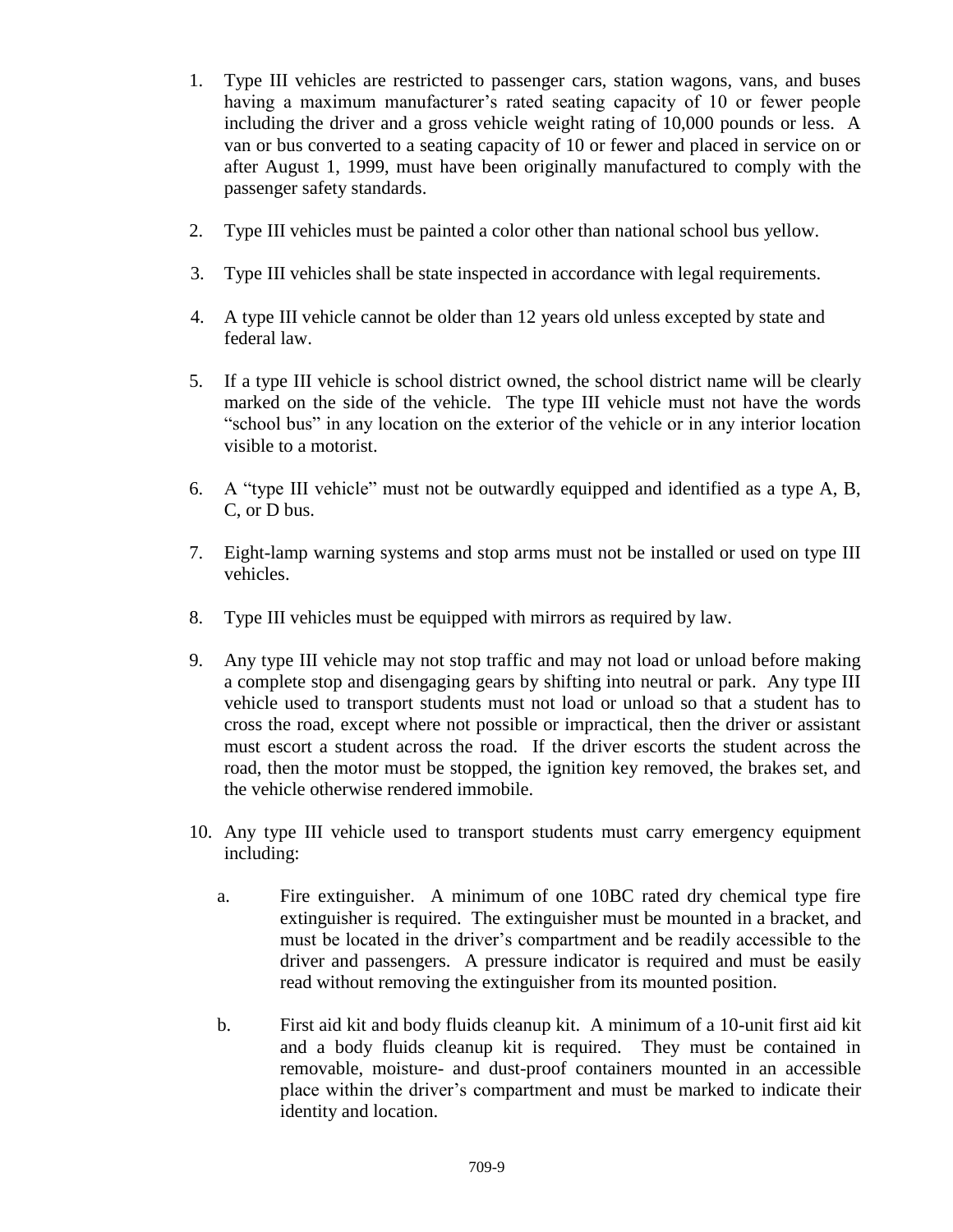- c. Passenger cars and station wagons may carry a fire extinguisher, a first aid kit, and warning triangles in the trunk or trunk area of the vehicle if a label in the driver and front passenger area clearly indicates the location of these items.
- 11. Students will not be regularly transported in private vehicles that are not state inspected as type III vehicles. Only emergency, unscheduled transportation may be conducted in vehicles with a seating capacity of 10 or fewer without meeting the requirements for a type III vehicle. Also, parents may use a private vehicle to transport their own children under a contract with the district. The school district has no system of inspection for private vehicles.
- 12. All drivers of type III vehicles will be licensed drivers and will be familiar with the use of required emergency equipment. The school district will not knowingly allow a person to operate a type III vehicle if the person has been convicted of an offense that disqualifies the person from operating a school bus.
- 13. Type III vehicles will be equipped with child passenger restraints, and child passenger restraints will be utilized to the extent required by law.
- C. Type III Vehicle Driven by Employees with a Driver's License Without a School Bus Endorsement
	- 1. The holder of a Class A, B, C, or D driver's license, without a school bus endorsement, may operate a type III vehicle, described above, under the following conditions:
		- a. The operator is an employee of the entity that owns, leases, or contracts for the school bus, which may include the school district.
		- b. The operator's employer, which may include the school district, has adopted and implemented a policy that provides for annual training and certification of the operator in:
			- (1) safe operation of a type III vehicle;
			- (2) understanding student behavior, including issues relating to students with disabilities;
			- (3) encouraging orderly conduct of students on the bus and handling incidents of misconduct appropriately;
			- (4) knowing and understanding relevant laws, rules of the road, and local school bus safety policies;
			- (5) handling emergency situations;
			- (6) proper use of seat belts and child safety restraints;
			- (7) performance of pretrip vehicle inspections; and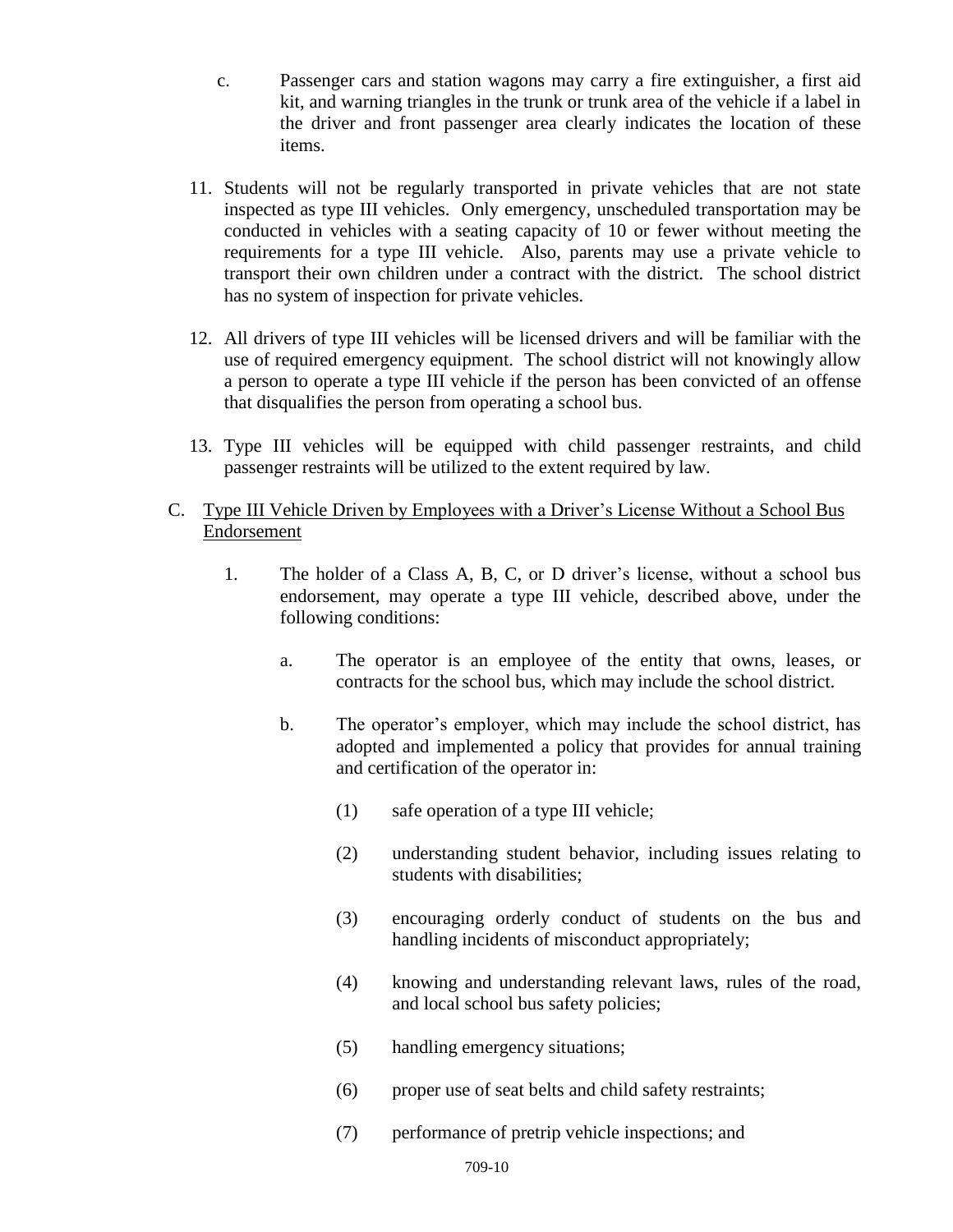- (8) safe loading and unloading of students, including, but not limited to:
	- (a) utilizing a safe location for loading and unloading students at the curb, on the nontraffic side of the roadway, or at off-street loading areas, driveways, yards, and other areas to enable the student to avoid hazardous conditions;
	- (b) refraining from loading and unloading students in a vehicular traffic lane, on the shoulder, in a designated turn lane, or a lane adjacent to a designated turn lane;
	- (c) avoiding a loading or unloading location that would require a student to cross a road, or ensuring that the driver or an aide personally escort the student across the road if it is not reasonably feasible to avoid such a location; and
	- (d) placing the type III vehicle in "park" during loading and unloading.
	- (e) escorting a student across the road under clause (c) only after the motor is stopped, the ignition key is removed, the brakes are set, and the vehicle is otherwise rendered immobile; and
- (9) compliance with paragraph V.F. concerning reporting convictions to the employer within 10 days of the date of conviction.
- c. A background check or background investigation of the operator has been conducted that meets the requirements under Minn. Stat. § 122A.18, Subd. 8, or Minn. Stat. § 123B.03 for school district employees; Minn. Stat. § 144.057 or Minn. Stat. Ch. 245C for day care employees; or Minn. Stat. § 171.321, Subd. 3, for all other persons operating a type III vehicle under this section.
- d. Operators shall submit to a physical examination as required by Minn. Stat. § 171.321, Subd. 2.
- e. The operator's employer requires preemployment drug testing of applicants for operator positions. Current operators must comply with the employer's policy under Minn. Stat. § 181.951, Subds. 2, 4, and 5. Notwithstanding any law to the contrary, the operator's employer may use a breathalyzer or similar device to fulfill random alcohol testing requirements.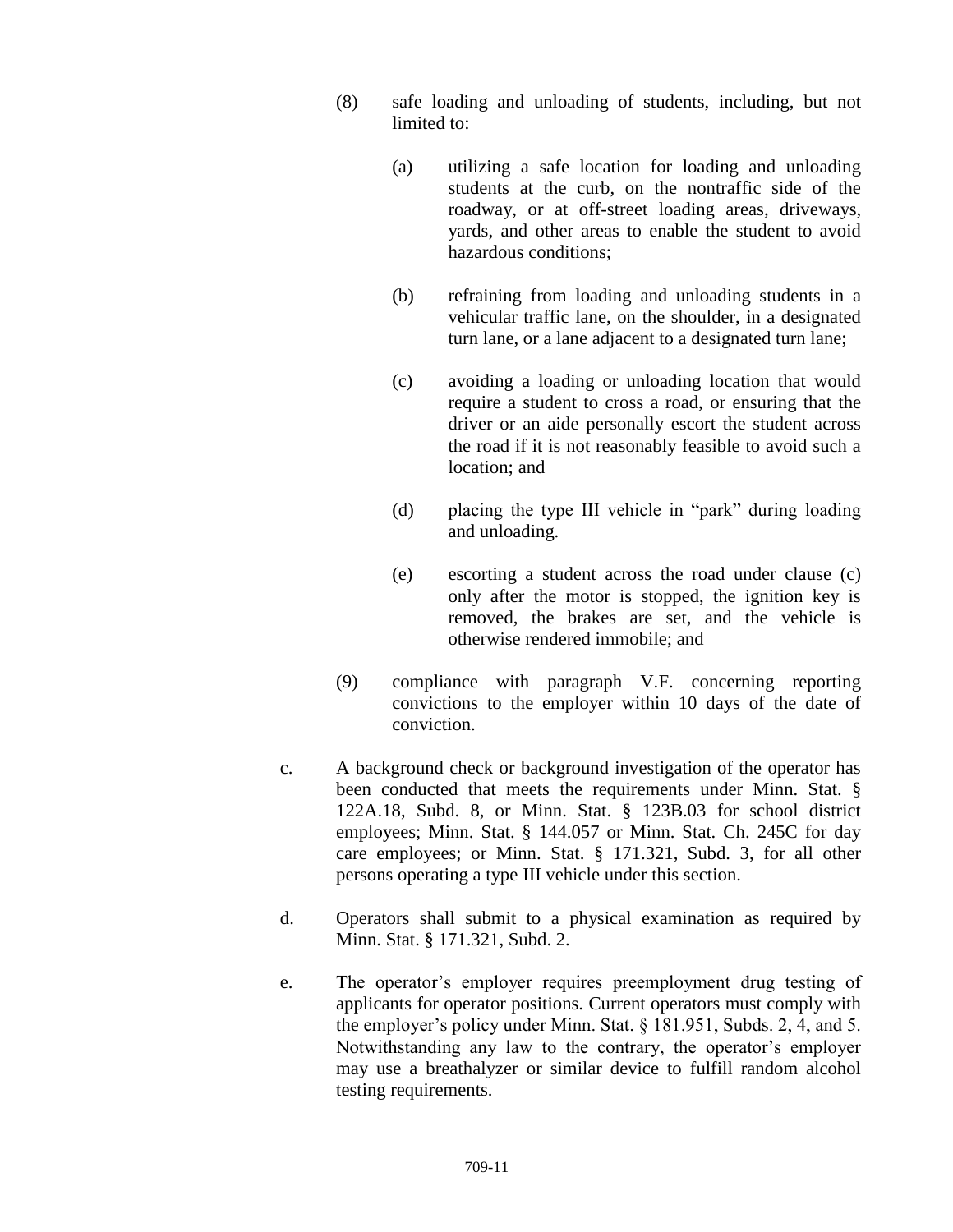- f. The operator's driver's license is verified annually by the entity that owns, leases, or contracts for the type III vehicle as required by Minn. Stat. § 171.321, Subd. 5.
- g. A person who sustains a conviction, as defined under Minn. Stat. §609.02, of violating Minn. Stat. § 169A.25, § 169A.26, § 169A.27 (driving while impaired offenses), or § 169A.31 (alcohol-related school bus driver offenses), or whose driver's license is revoked under Minn. Stat. §§ 169A.50 to 169A.53 of the implied consent law, or who is convicted of or has his or her driver's license revoked under a similar statute or ordinance of another state, is precluded from operating a type III vehicle for five years from the date of conviction.
- h. A person who has ever been convicted of a disqualifying offense as defined in Minn. Stat. § 171.3215, Subd.1(c), (*i.e.*, felony, controlled substance, criminal sexual conduct offenses, or offenses for surreptitious observation, indecent exposure, use of minor in a sexual performance, or possession of child pornography or display of pornography to a minor) may not operate a type III vehicle.
- i. A person who sustains a conviction, as defined under Minn. Stat. § 609.02, of a moving offense in violation of Minn. Stat. Ch. 169 within 3 years of the first of 3 other moving offenses is precluded from operating a type III vehicle for 1 year from the date of the last conviction.
- j. Students riding the type III vehicle must have training required under Minn. Stat. § 123B.90, Subd. 2 (See Section II.B., above).
- k. Documentation of meeting the requirements listed in this section must be maintained under separate file at the business location for each type III vehicle operator. The school district or any other entity that owns, leases, or contracts for the type III vehicle operating under this section is responsible for maintaining these files for inspection.
- 2. The type III vehicle must bear a current certificate of inspection issued under Minn. Stat. § 169.451.
- 3. An employee of the school district who is not employed for the sole purpose of operating a type III vehicle may, in the discretion of the school district, be exempt from paragraphs VII.C.1.d. (physical examination) and VII.C.1.e. (drug testing), above.
- D. Type A-I "Activity" Buses Driven by Employees with a Driver's License Without a School Bus Endorsement
	- 1. The holder of a Class D driver's license, without a school bus endorsement, may operate a type A-I school bus or a Multifunction School Activity Bus (MFSAB) under the following conditions: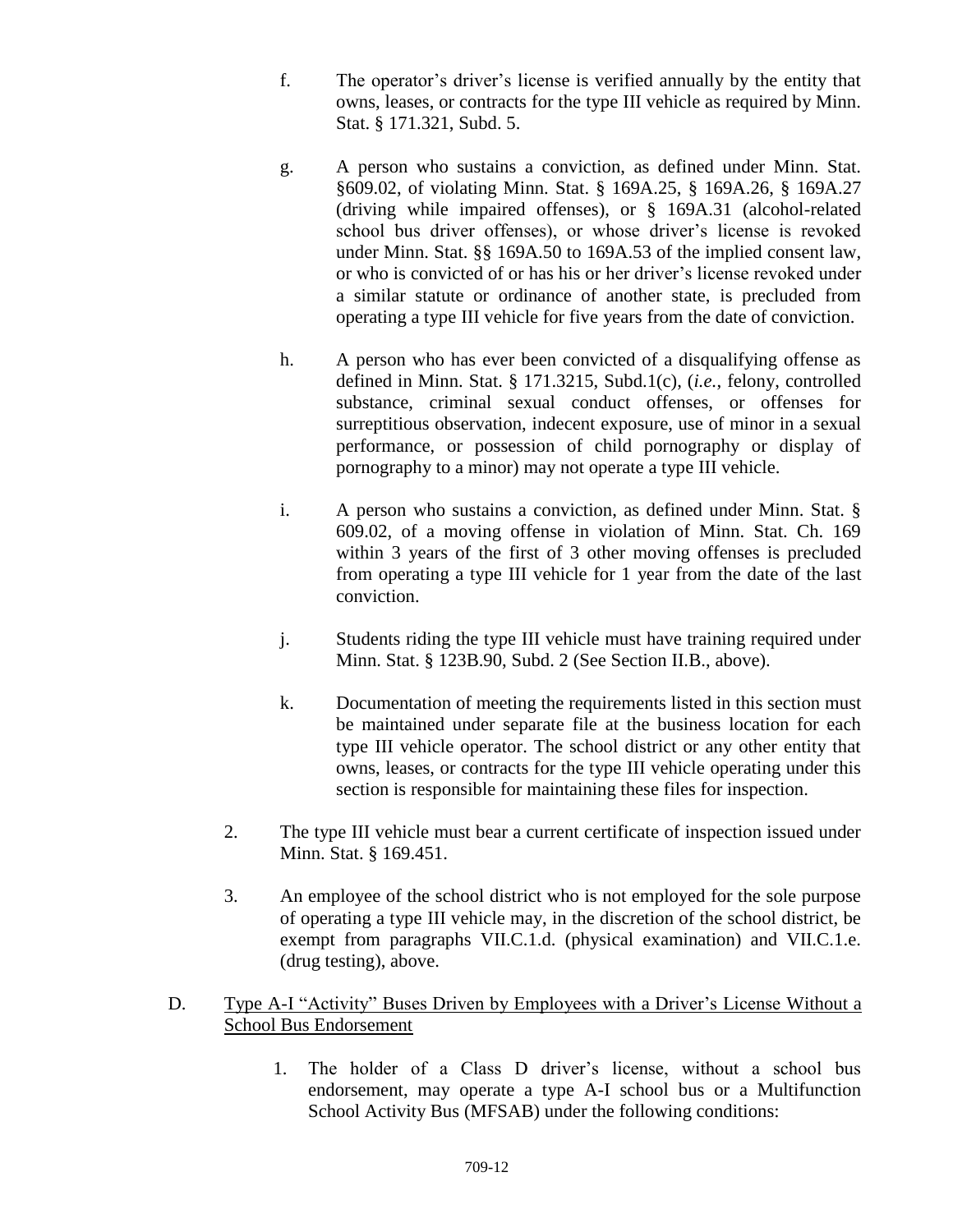- a. The operator is an employee of the school district or an independent contractor with whom the school district contracts for the school bus and is not solely hired to provide transportation services under this paragraph.
- b. The operator drives the school bus only from points of origin to points of destination, not including home-to-school trips to pick up or drop off students.
- c. The operator is prohibited from using the 8-light system if the vehicle is so equipped.
- d. The operator has submitted to a background check and physical examination as required by Minn. Stat. § 171.321, Subd. 2.
- e. The operator has a valid driver's license and has not sustained a conviction of a disqualifying offense as set forth in Minn. Stat. § 171.02, Subd. 2a(h) - 2a(j).
- f. The operator has been trained in the proper use of child safety restraints as set forth in the National Highway Traffic Safety Administration's "Guideline for the Safe Transportation of Pre-school Age Children in School Buses," if child safety restraints are used by passengers, in addition to the training required in Section VI., above.
- g. The bus has a gross vehicle weight of 14,500 pounds or less and is designed to transport 15 or fewer passengers, including the driver.
- 2. The school district shall maintain annual certification of the requirements listed in this section for each Class D license operator.
- 3. A school bus operated under this section must bear a current certificate of inspection.
- 4. The word "School" on the front and rear of the bus must be covered by a sign that reads "Activities" when the bus is being operated under authority of this section.

## **VIII. SCHOOL DISTRICT EMERGENCY PROCEDURES**

- A. If possible, school bus drivers or their supervisors shall call "911" or the local emergency phone number in the event of a serious emergency.
- B. School bus drivers shall meet the emergency training requirements contained in Unit III "Crash & Emergency Preparedness" of the Minnesota Department of Public Safety Model School Bus Driver Training Manual. This includes procedures in the event of a crash (accident).
- C. School bus drivers and bus assistants for special education students requiring special transportation service because of their handicapping condition shall be trained in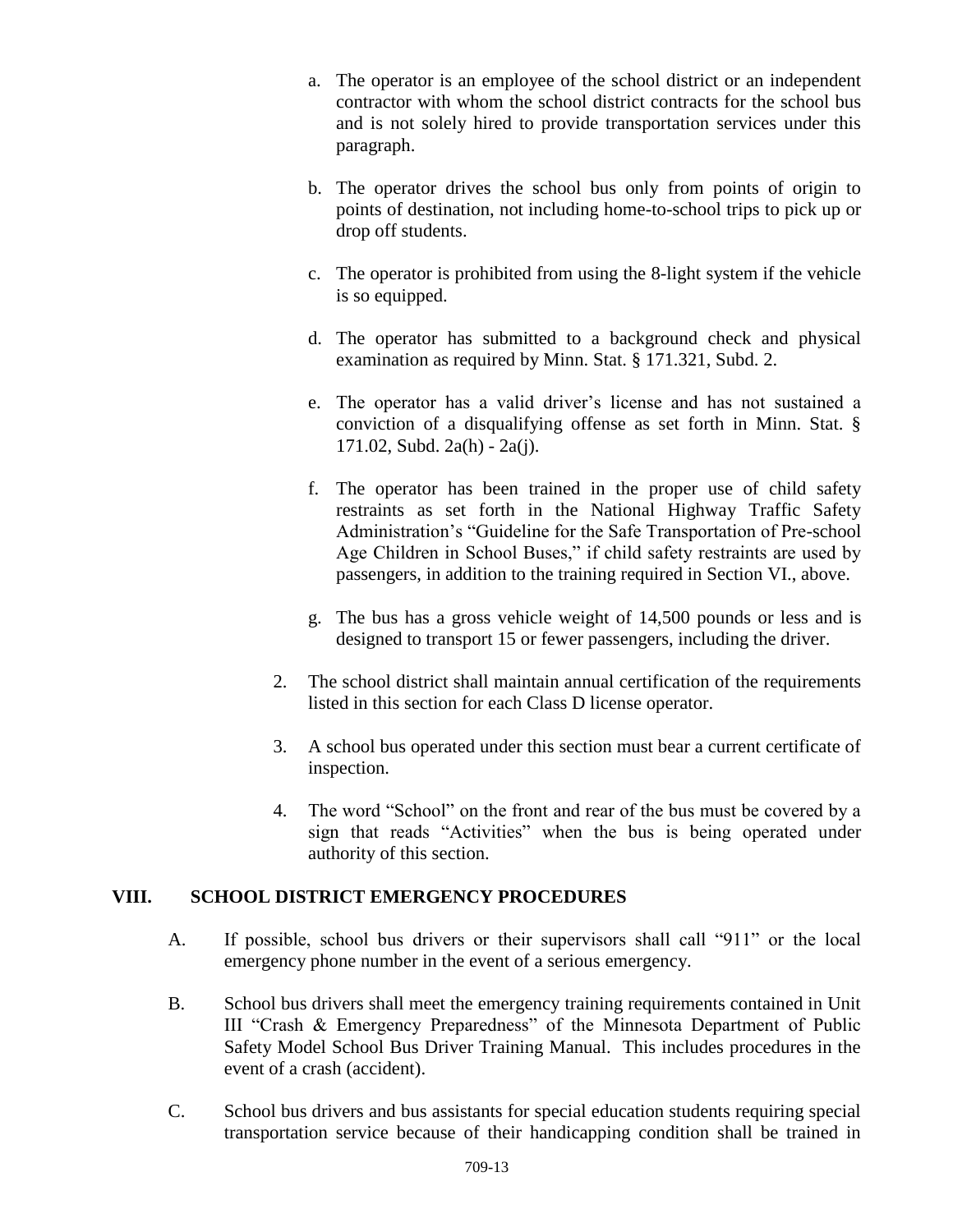basic first aid procedures, shall within one month after the effective date of assignment participate in a program of in-service training on the proper methods for dealing with the specific needs and problems of students with disabilities, assist students with disabilities on and off the bus when necessary for their safe ingress and egress from the bus; and ensure that protective safety devices are in use and fastened properly.

- D. Emergency Health Information shall be maintained on the school bus for students requiring special transportation service because of their handicapping condition. The information shall state:
	- 1. the student's name and address;
	- 2. the nature of the student's disabilities;
	- 3. emergency health care information; and
	- 4. the names and telephone numbers of the student's physician, parents, guardians, or custodians, and some person other than the student's parents or custodians who can be contacted in case of an emergency.

# **IX. SCHOOL DISTRICT VEHICLE MAINTENANCE STANDARDS**

- A. All school vehicles shall be maintained in safe operating conditions through a systematic preventive maintenance and inspection program adopted or approved by the school district.
- B. All school vehicles shall be inspected in accordance with legal requirements.
- C. A copy of the current daily pre-trip inspection report must be carried in the bus. Daily pre-trip inspections shall be maintained on file in accordance with the school district's record retention schedule. Prompt reports of defects to be immediately corrected will be submitted.
- D. Daily post-trip inspections shall be performed to check for any children or lost items remaining on the bus and for vandalism.

## **X. SCHOOL TRANSPORTATION SAFETY DIRECTOR**

The school board has designated an individual to serve as the school district's school transportation safety director. The school transportation safety director shall have day-to-day responsibility for pupil transportation safety, including transportation of nonpublic school children when provided by the district. The school transportation safety director will assure that this policy is periodically reviewed to ensure that it conforms to law. The school transportation safety director shall certify annually to the school board that each school bus driver meets the school bus driver training competencies required by Minn. Stat. § 171.321, Subd. 4. The transportation safety director also shall annually verify or ensure that the private contractor utilized by the school has verified the validity of the driver's license of each person who transports students for the school district in a type A, B, C, or D school bus, type III vehicle, or MFSAB with the National Driver's Register or the Department of Public Safety.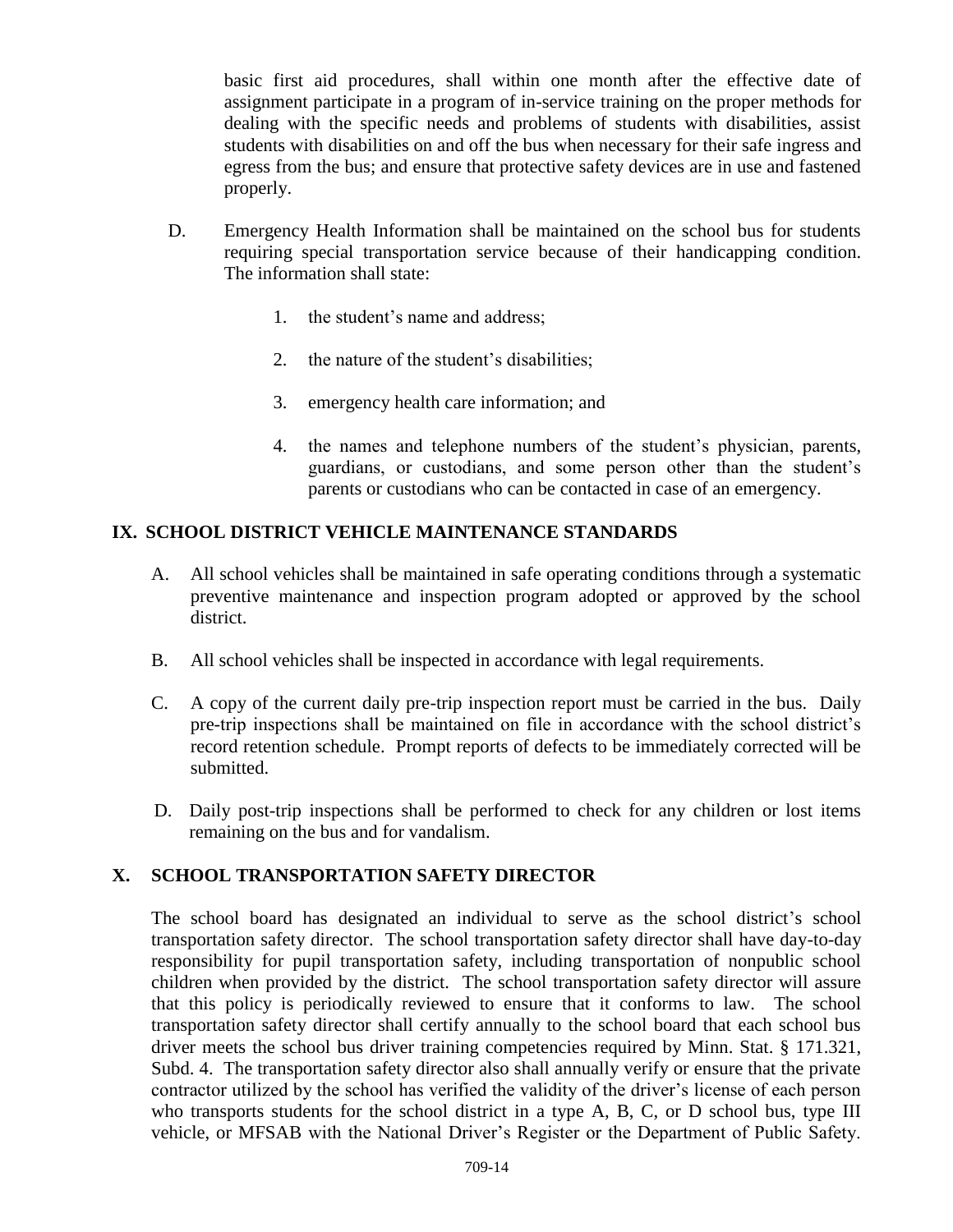Upon request of the school district superintendent or the superintendent of the school district where nonpublic students are transported, the school transportation safety director also shall certify to the superintendent that students have received school bus safety training in accordance with state law. The name, address and telephone number of the school transportation safety director are on file in the school district office. Any questions regarding student transportation or this policy may be addressed to the school transportation safety director.

### **XI. STUDENT TRANSPORTATION SAFETY COMMITTEE**

The school board may establish a student transportation safety committee. The chair of the student transportation safety committee is the school district's school transportation safety director. The school board shall appoint the other members of the student transportation safety committee. Membership may include parents, school bus drivers, representatives of school bus companies, local law enforcement officials, other school district staff, and representatives from other units of local government.

| <b>Legal References:</b> Minn. Stat. § 122A.18, Subd. 8 (Board to Issue Licenses) |  |
|-----------------------------------------------------------------------------------|--|
| Minn. Stat. § 123B.03 (Background Check)                                          |  |
| Minn. Stat. § 123B.42 (Textbooks; Individual Instructor or Cooperative            |  |
| Learning Material; Standard Tests)                                                |  |
| Minn. Stat. § 123B.88 (Independent School Districts; Transportation)              |  |
| Minn. Stat. § 123B.885 (Diesel School Buses; Operation of Engine; Parking)        |  |
| Minn. Stat. § 123B.90 (School Bus Safety Training)                                |  |
| Minn. Stat. § 123B.91 (School District Bus Safety Responsibilities)               |  |
| Minn. Stat. § 144.057 (Background Studies on Licensees and Other Personnel)       |  |
| Minn. Stat. Ch. 169 (Traffic Regulations)                                         |  |
| Minn. Stat. § 169.011, Subds. 15, 16, and 71 (Definitions)                        |  |
| Minn. Stat. § 169.02 (Scope)                                                      |  |
| Minn. Stat. § 169.443 (Safety of School Children; Bus Driver's Duties)            |  |
| Minn. Stat. § 169.446, Subd. 2 (Driver Training Programs)                         |  |
| Minn. Stat. § 169.451 (Inspecting School and Head Start Buses; Rules;             |  |
| Misdemeanor)                                                                      |  |
| Minn. Stat. § 169.454 (Type III Vehicle Standards)                                |  |
| Minn. Stat. § 169.4582 (Reportable Offense on School Buses)                       |  |
| Minn. Stat. §§ 169A.25-169A.27 (Driving While Impaired)                           |  |
| Minn. Stat. § 169A.31 (Alcohol-Related School Bus or Head Start Bus               |  |
| Driving)                                                                          |  |
| Minn. Stat. §§ 169A.50-169A.53 (Implied Consent Law)                              |  |
| Minn. Stat. § 171.02, Subds. 2, 2a, and 2b (Licenses; Types, Endorsements,        |  |
| Restrictions)                                                                     |  |
| Minn. Stat. § 171.168 (Notification of Conviction for Violation by a              |  |
| Commercial Driver)                                                                |  |
| Minn. Stat. § 171.169 (Notification of Suspension of License of Commercial        |  |
| Driver)                                                                           |  |
| Minn. Stat. § 171.321 (Qualifications of School Bus Driver)                       |  |
| Minn. Stat. § 171.3215, Subd. 1(c) (Canceling Bus Endorsement for Certain         |  |
| Offenses)                                                                         |  |
| Minn. Stat. §181.951 (Authorized Drug and Alcohol Testing)                        |  |
|                                                                                   |  |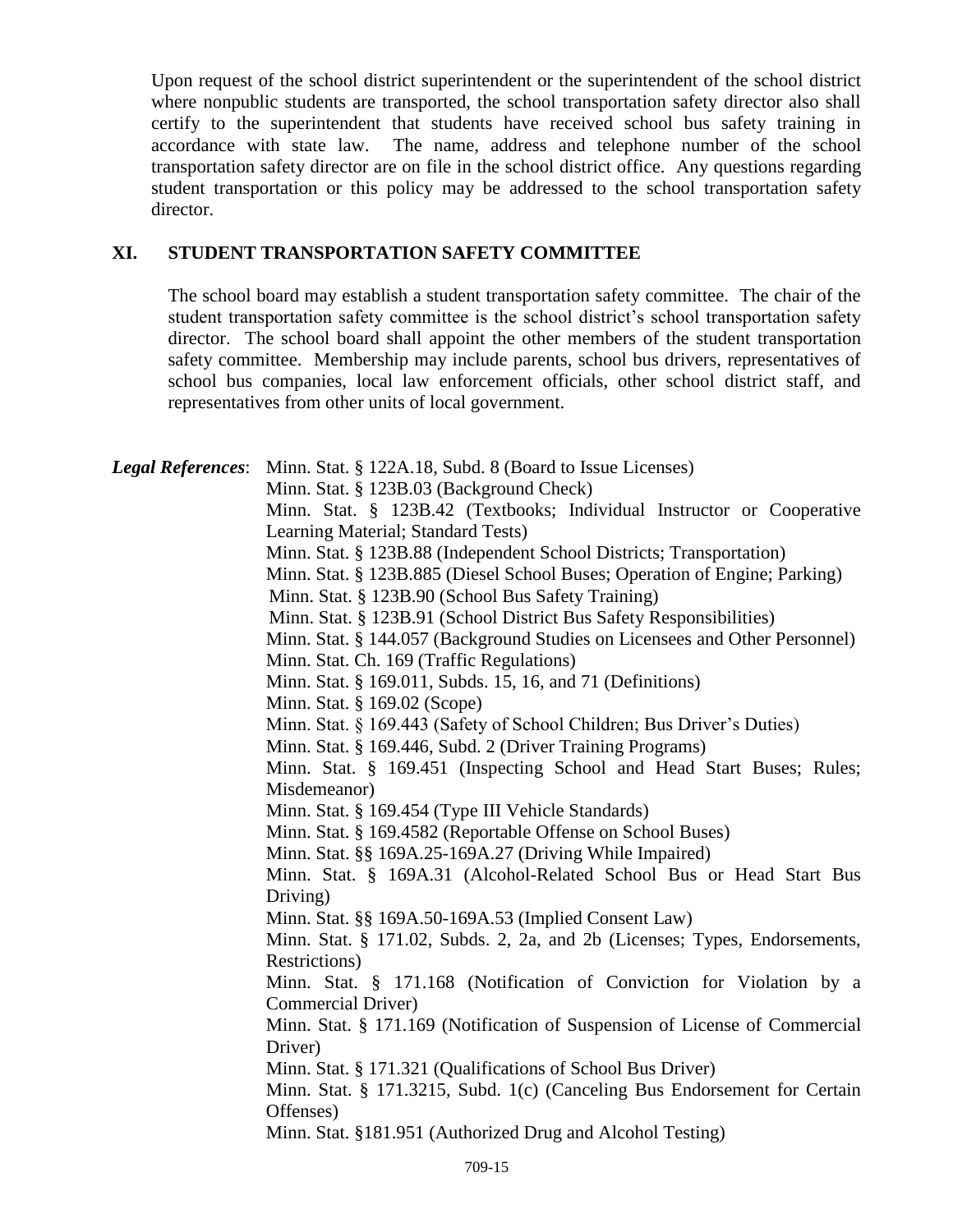|                          | Minn. Stat. Ch. 245C (Human Services Background Studies)               |
|--------------------------|------------------------------------------------------------------------|
|                          | Minn. Stat. $\S 609.02$ (Definitions)                                  |
|                          | Minn. Rules Parts 7470.1000-7470.1700 (School Bus Inspection)          |
|                          | 49 C.F.R. § 383.31 (Notification of Convictions for Driver Violations) |
|                          | 49 C.F.R. § 383.33 (Notification of Driver's License Suspensions)      |
|                          | 49 C.F.R. § 383.5 (Transportation Definitions)                         |
| <b>Cross References:</b> | MSBA/MASA Model Policy 416 (Drug and Alcohol Testing)                  |
|                          | MSBA/MASA Model Policy 506 (Student Discipline)                        |
|                          | MSBA/MASA Model Policy 515 (Protection and Privacy of Pupil Records)   |
|                          | MSBA Model Policy 707 (Transportation of Public Students)              |
|                          | MSBA Model Policy 708 (Transportation of Nonpublic Students)           |

MSBA Model Policy 710 (Extracurricular Transportation)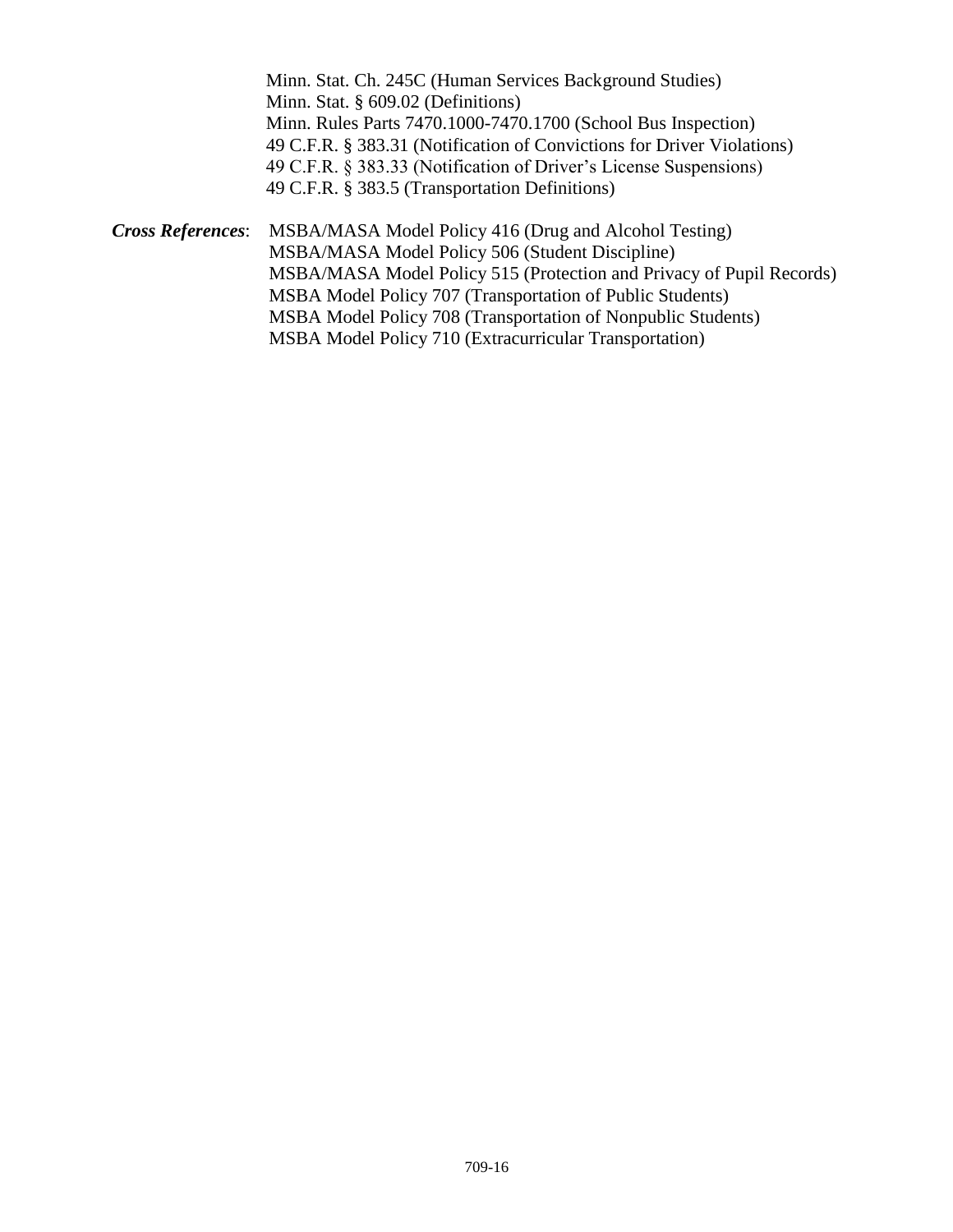| <b>Notification to Employer</b><br>Of<br><b>Moving Violation</b>                                                                                                                                              |                                                |              |  |
|---------------------------------------------------------------------------------------------------------------------------------------------------------------------------------------------------------------|------------------------------------------------|--------------|--|
| <b>Commercial Drivers License</b><br>49 CFR 383.31<br>Minnesota Statute 171.168                                                                                                                               |                                                |              |  |
| Upon conviction of any moving violation by any state or local jurisdiction the holder of a Minnesota Commercial<br>Driver License must notify their employer(s) in writing within 30 days of such conviction. |                                                |              |  |
| DRIVER NAME (First Name, MI, Last Name)                                                                                                                                                                       |                                                | <b>STATE</b> |  |
| <b>COMMERCIAL DRIVER'S LICENSE NUMBER</b>                                                                                                                                                                     | DID THE VIOLATION HAPPEN IN A CMV?<br>GYES GNO |              |  |
| DATE OF CONVICTION                                                                                                                                                                                            |                                                |              |  |
| <b>CITY</b><br><b>LOCATION OF OFFENSE</b>                                                                                                                                                                     |                                                | <b>STATE</b> |  |
| DETAILS ABOUT THE OFFENSE, INCLUDING ANY RESULTING SUSPENSION,<br>REVOCATION, OR CANCELLATION OF DRIVING PRIVILEGES:                                                                                          | <b>DATE</b>                                    |              |  |
| SIGNATURE OF DRIVER                                                                                                                                                                                           |                                                |              |  |

Page 3 Part 383 - Special Training Requirements for Longer Combination Vehicles (LCV)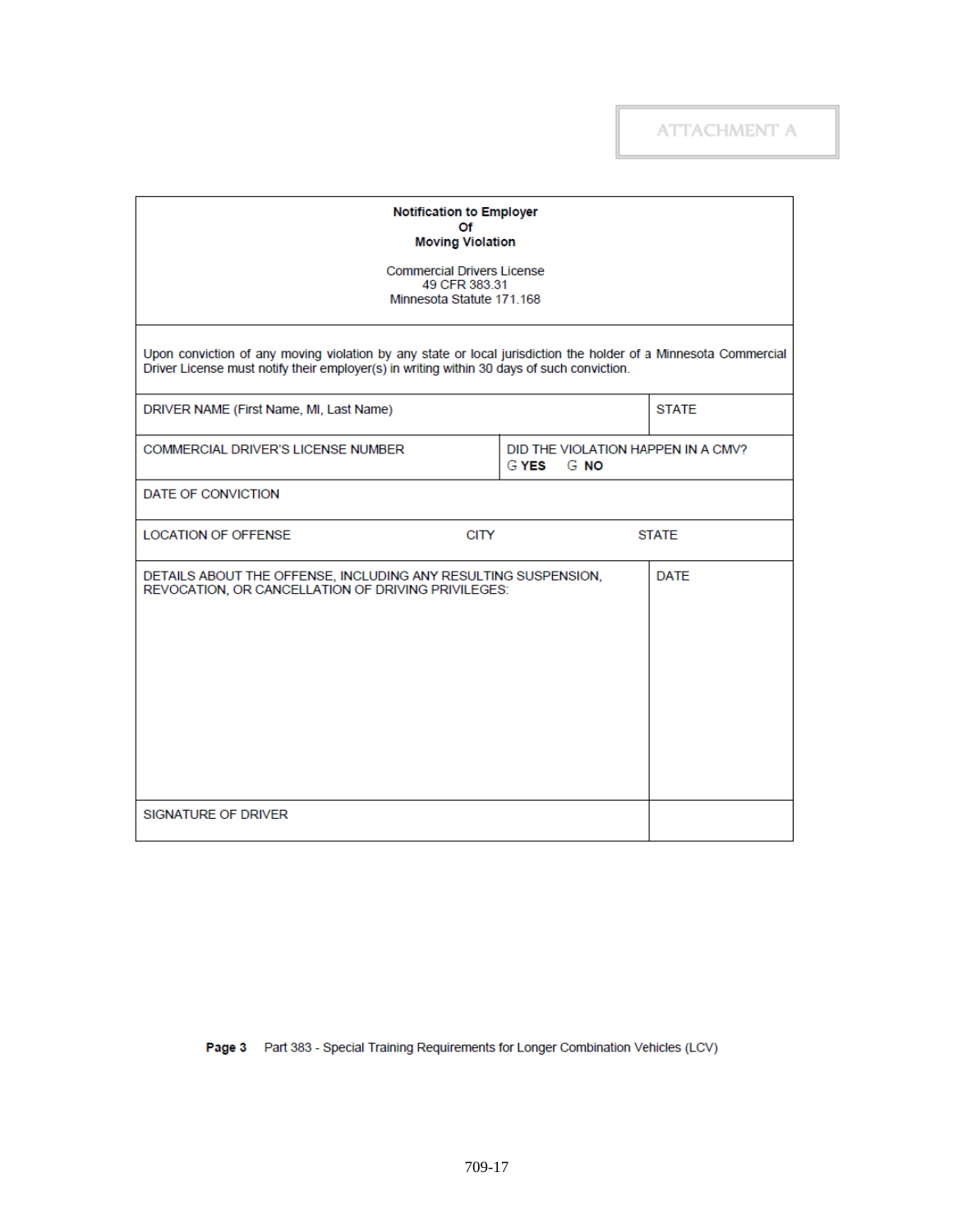| <b>Notification to Employer</b><br>Οf<br>Suspension, Revocation, Cancellation or Disqualification                                                                                                                                                                                                                                                                         |                                                |              |  |
|---------------------------------------------------------------------------------------------------------------------------------------------------------------------------------------------------------------------------------------------------------------------------------------------------------------------------------------------------------------------------|------------------------------------------------|--------------|--|
| <b>Commercial Drivers License</b><br>49 CFR 383.33<br>Minnesota Statute 171.169                                                                                                                                                                                                                                                                                           |                                                |              |  |
| The holder of a Minnesota Commercial Driver License shall notify their employer(s) in writing of any suspension,<br>revocation, cancellation, loss of privilege or disqualification, before the end of the business day following the day<br>the driver (employee) received notice of the suspension, revocation, cancellation, loss of privilege or<br>disqualification. |                                                |              |  |
| DRIVER NAME (First Name, MI, Last Name)                                                                                                                                                                                                                                                                                                                                   |                                                | <b>STATE</b> |  |
| <b>COMMERCIAL DRIVER'S LICENSE NUMBER</b>                                                                                                                                                                                                                                                                                                                                 | DID THE VIOLATION HAPPEN IN A CMV?<br>GYES GNO |              |  |
| DATE OF CONVICTION                                                                                                                                                                                                                                                                                                                                                        |                                                |              |  |
| <b>CITY</b><br><b>LOCATION OF OFFENSE</b>                                                                                                                                                                                                                                                                                                                                 |                                                | <b>STATF</b> |  |
| <b>DATE</b><br>DETAILS ABOUT THE OFFENSE, INCLUDING ANY RESULTING SUSPENSION,<br>REVOCATION, OR CANCELLATION OF DRIVING PRIVILEGES:                                                                                                                                                                                                                                       |                                                |              |  |
| <b>SIGNATURE OF DRIVER</b>                                                                                                                                                                                                                                                                                                                                                |                                                |              |  |

Page 3 Part 383 - Special Training Requirements for Longer Combination Vehicles (LCV)